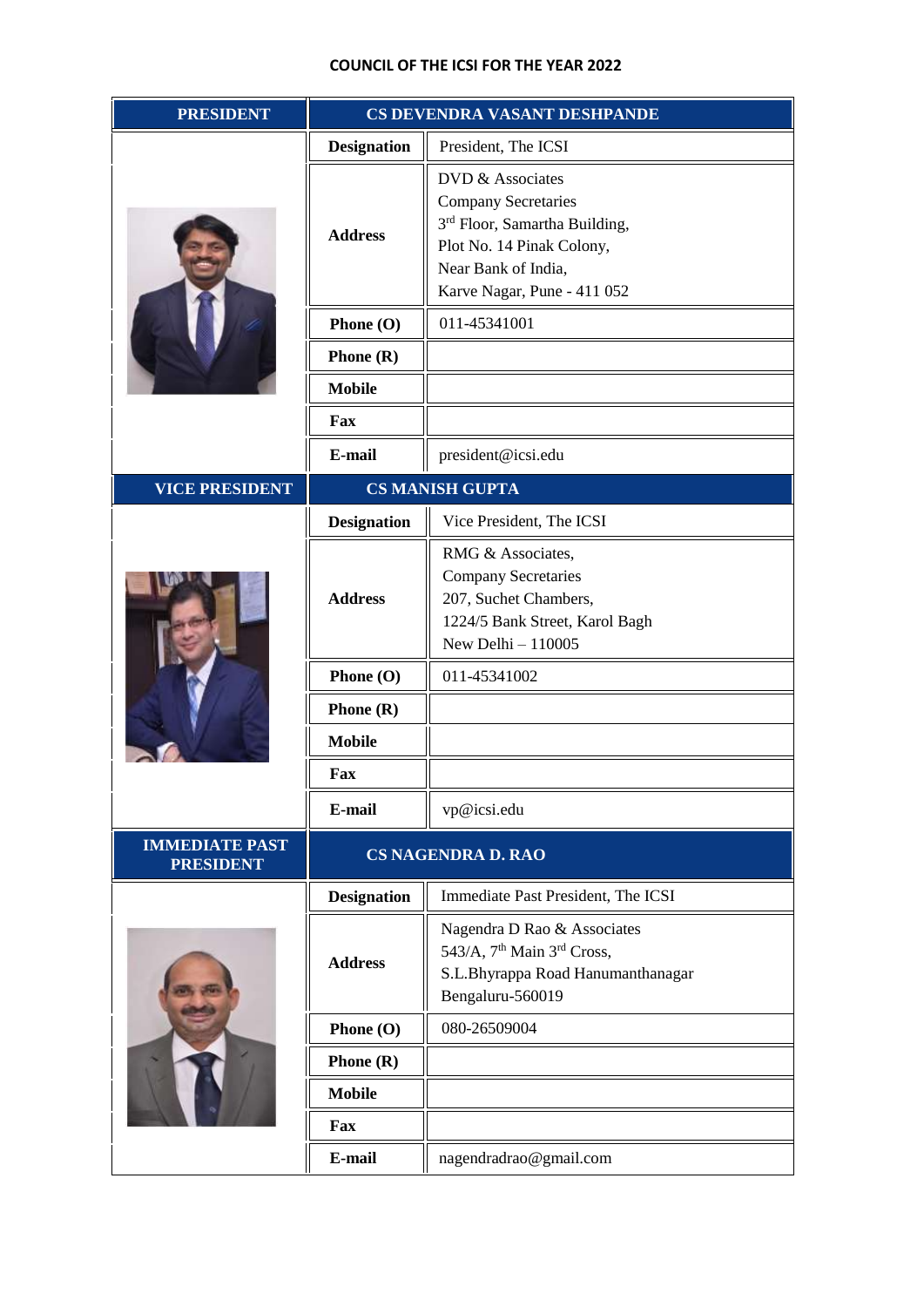| <b>GOVT. NOMINEE</b> | <b>MR. MANOJ PANDEY</b> |                                                                                                                                                                             |
|----------------------|-------------------------|-----------------------------------------------------------------------------------------------------------------------------------------------------------------------------|
|                      | <b>Designation</b>      | Council Member, The ICSI                                                                                                                                                    |
|                      | <b>Address</b>          | Joint Secretary to the Govt. of India<br>Ministry of Corporate Affairs<br>5 <sup>th</sup> Floor, 'A' Wing, Shastri Bhawan<br>Dr. Rajendra Prasad Road<br>New Delhi - 110001 |
|                      | Phone (O)               |                                                                                                                                                                             |
|                      | Phone $(R)$             |                                                                                                                                                                             |
|                      | <b>Mobile</b>           |                                                                                                                                                                             |
|                      | Fax                     |                                                                                                                                                                             |
|                      | E-mail                  |                                                                                                                                                                             |
| <b>GOVT. NOMINEE</b> |                         | MR. INDER DEEP SINGH DHARIWAL                                                                                                                                               |
|                      | <b>Designation</b>      | Council Member, The ICSI                                                                                                                                                    |
|                      | <b>Address</b>          | Joint Secretary to the Govt. of India<br>Ministry of Corporate Affairs,<br>5 <sup>th</sup> Floor, 'A'Wing, Shastri Bhawan<br>Dr. Rajendra Prasad Road<br>New Delhi - 110001 |
|                      | Phone (O)               |                                                                                                                                                                             |
|                      | Phone $(R)$             |                                                                                                                                                                             |
|                      | <b>Mobile</b>           |                                                                                                                                                                             |
|                      | Fax                     |                                                                                                                                                                             |
|                      | E-mail                  |                                                                                                                                                                             |
| <b>GOVT. NOMINEE</b> |                         | MR. ANIL GUPTA                                                                                                                                                              |
|                      | <b>Designation</b>      | Council Member, The ICSI                                                                                                                                                    |
|                      | <b>Address</b>          | Chartered Accountant,<br>337-338, Somdutt Chambers-2,<br>Bhikaiji Cama Place,<br>New Delhi-110066                                                                           |
|                      | Phone (O)               |                                                                                                                                                                             |
|                      | Phone $(R)$             |                                                                                                                                                                             |
|                      | <b>Mobile</b>           |                                                                                                                                                                             |
|                      | Fax                     |                                                                                                                                                                             |
|                      | E-mail                  |                                                                                                                                                                             |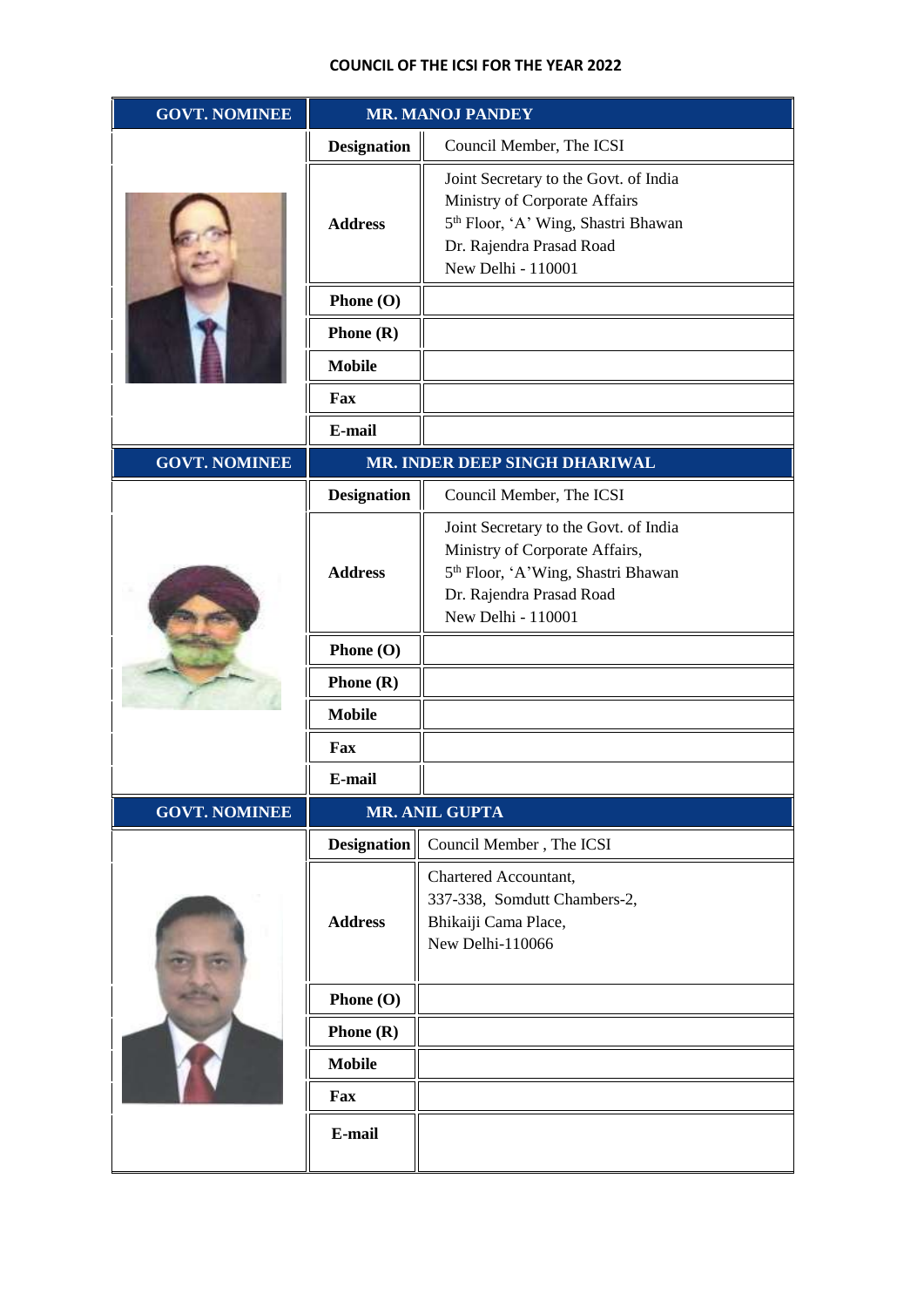| <b>GOVT. NOMINEE</b>                  | DR. (MS.) MADHU VIJ      |                                                                                                                                       |
|---------------------------------------|--------------------------|---------------------------------------------------------------------------------------------------------------------------------------|
|                                       | <b>Designation</b>       | Council Member, The ICSI                                                                                                              |
|                                       | <b>Address</b>           | Professor, Faculty of Management Studies,<br>University of Delhi,<br>18/8, Kalkaji,<br>New Delhi 110019                               |
|                                       | Phone (O)                |                                                                                                                                       |
|                                       | Phone $(R)$              |                                                                                                                                       |
|                                       | <b>Mobile</b>            |                                                                                                                                       |
|                                       | Fax                      |                                                                                                                                       |
|                                       | E-mail                   |                                                                                                                                       |
| <b>GOVT. NOMINEE</b>                  |                          | MR. S SANTHANAKRISHNAN                                                                                                                |
|                                       | <b>Designation</b>       | Council Member, The ICSI                                                                                                              |
|                                       | <b>Address</b>           | CA, Founder Partner,<br>KRD Gee Gee Crystal,<br>7 <sup>th</sup> floor, 91-92,<br>Dr. Radhakrishnan Salai, Mylapore,<br>Chennai-600004 |
|                                       | Phone (O)                |                                                                                                                                       |
|                                       | Phone $(R)$              |                                                                                                                                       |
|                                       | <b>Mobile</b>            |                                                                                                                                       |
|                                       | Fax                      |                                                                                                                                       |
|                                       | E-mail                   |                                                                                                                                       |
| <b>EASTERN INDIA</b><br><b>REGION</b> | CS SANDIP KUMAR KEJRIWAL |                                                                                                                                       |
|                                       | <b>Designation</b>       | Council Member, The ICSI                                                                                                              |
|                                       | <b>Address</b>           | 322, 3rd Floor, Martin Burn Building,<br>1 R. N. Mukherjee Road,<br>Kolkata - 700001                                                  |
|                                       | Phone (O)                |                                                                                                                                       |
|                                       | Phone $(R)$              |                                                                                                                                       |
|                                       | <b>Mobile</b>            | 9831074124                                                                                                                            |
|                                       | Fax                      |                                                                                                                                       |
|                                       | E-mail                   | sandipkej2@gmail.com<br>sandip.kejriwal@icsi.edu                                                                                      |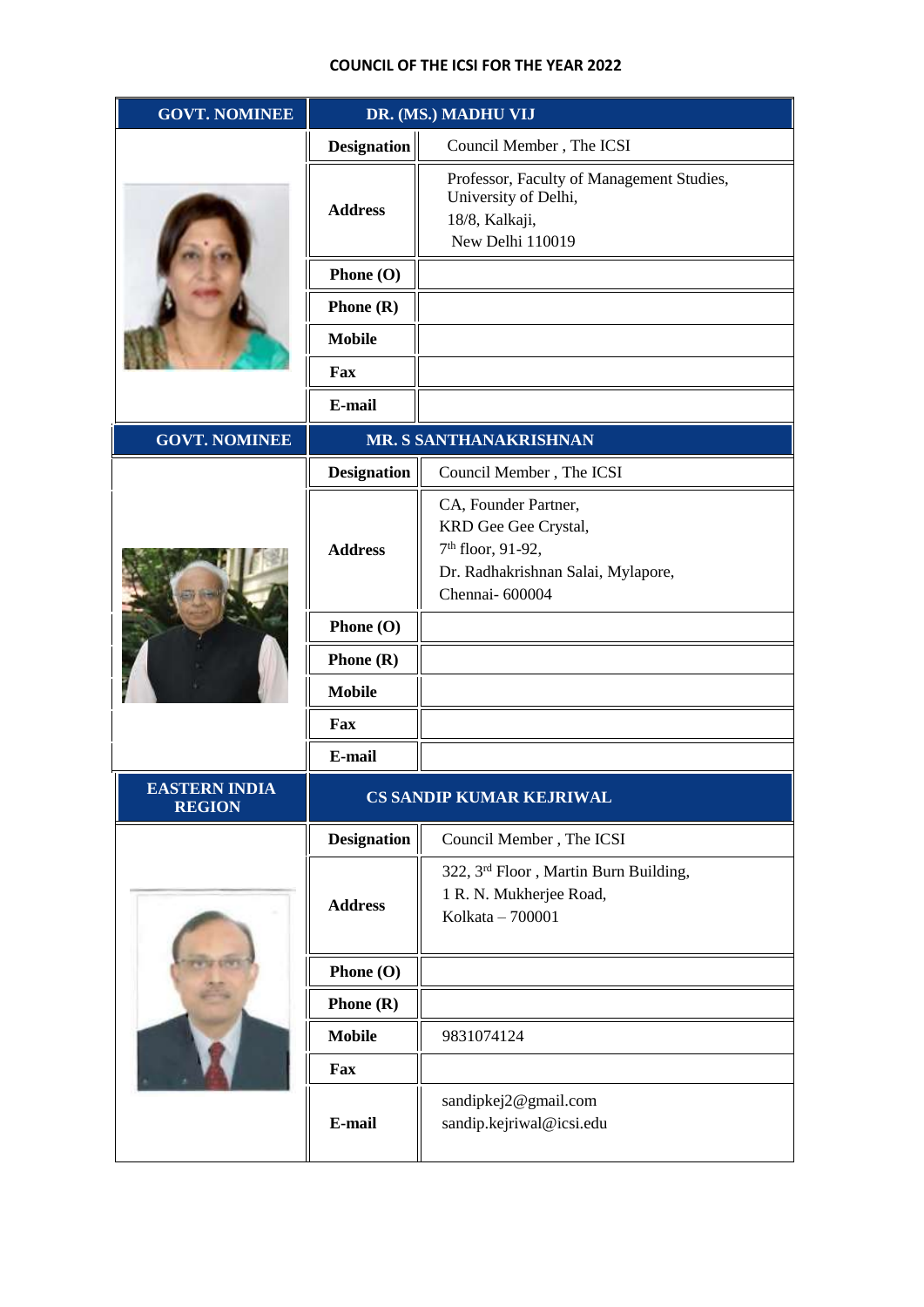| <b>NORTHERN INDIA</b><br><b>REGION</b> | <b>CS HITENDER MEHTA</b> |                                                                                                                         |
|----------------------------------------|--------------------------|-------------------------------------------------------------------------------------------------------------------------|
|                                        | <b>Designation</b>       | Council Member, The ICSI                                                                                                |
|                                        | <b>Address</b>           | Centrum Legal,<br>431, DLF Star Tower Sector-30, NH# 8 (Exit #8)<br>Gurgaon-122001 (Haryana)                            |
|                                        | Phone $(O)$              | $(0124)$ 4847848                                                                                                        |
|                                        | Phone (R)                |                                                                                                                         |
|                                        | <b>Mobile</b>            |                                                                                                                         |
|                                        | Fax                      |                                                                                                                         |
|                                        | E-mail                   | hitender@centrumlegal.com,<br>hitender.mehta@icsi.edu                                                                   |
| <b>NORTHERN INDIA</b><br><b>REGION</b> | <b>CS NPS CHAWLA</b>     |                                                                                                                         |
|                                        | <b>Designation</b>       | Council Member, The ICSI                                                                                                |
|                                        | <b>Address</b>           | Associate Partner, Vaish Associates<br>11 <sup>th</sup> Floor, Mohan Dev Building<br>13, Tolstoy Marg, New Delhi-110001 |
|                                        | Phone (O)                | $(011)$ 42492557                                                                                                        |
|                                        | Phone $(R)$              |                                                                                                                         |
|                                        | <b>Mobile</b>            |                                                                                                                         |
|                                        | Fax                      |                                                                                                                         |
|                                        | E-mail                   | npschawla@icsi.edu,<br>npschawla@vaishlaw.com                                                                           |
| <b>NORTHERN INDIA</b><br><b>REGION</b> | <b>CS RANJEET PANDEY</b> |                                                                                                                         |
|                                        | <b>Designation</b>       | Council Member, The ICSI                                                                                                |
|                                        | <b>Address</b>           | Ranjeet Pandey & Associates<br><b>Company Secretaries</b><br>A-62, Basement, Defence Colony,<br>New Delhi - 110024      |
|                                        | Phone $(O)$              | $(011)$ 46074119                                                                                                        |
|                                        | Phone (R)                |                                                                                                                         |
|                                        | <b>Mobile</b>            |                                                                                                                         |
|                                        | Fax                      |                                                                                                                         |
|                                        | E-mail                   | cs.ranjeet@gmail.com                                                                                                    |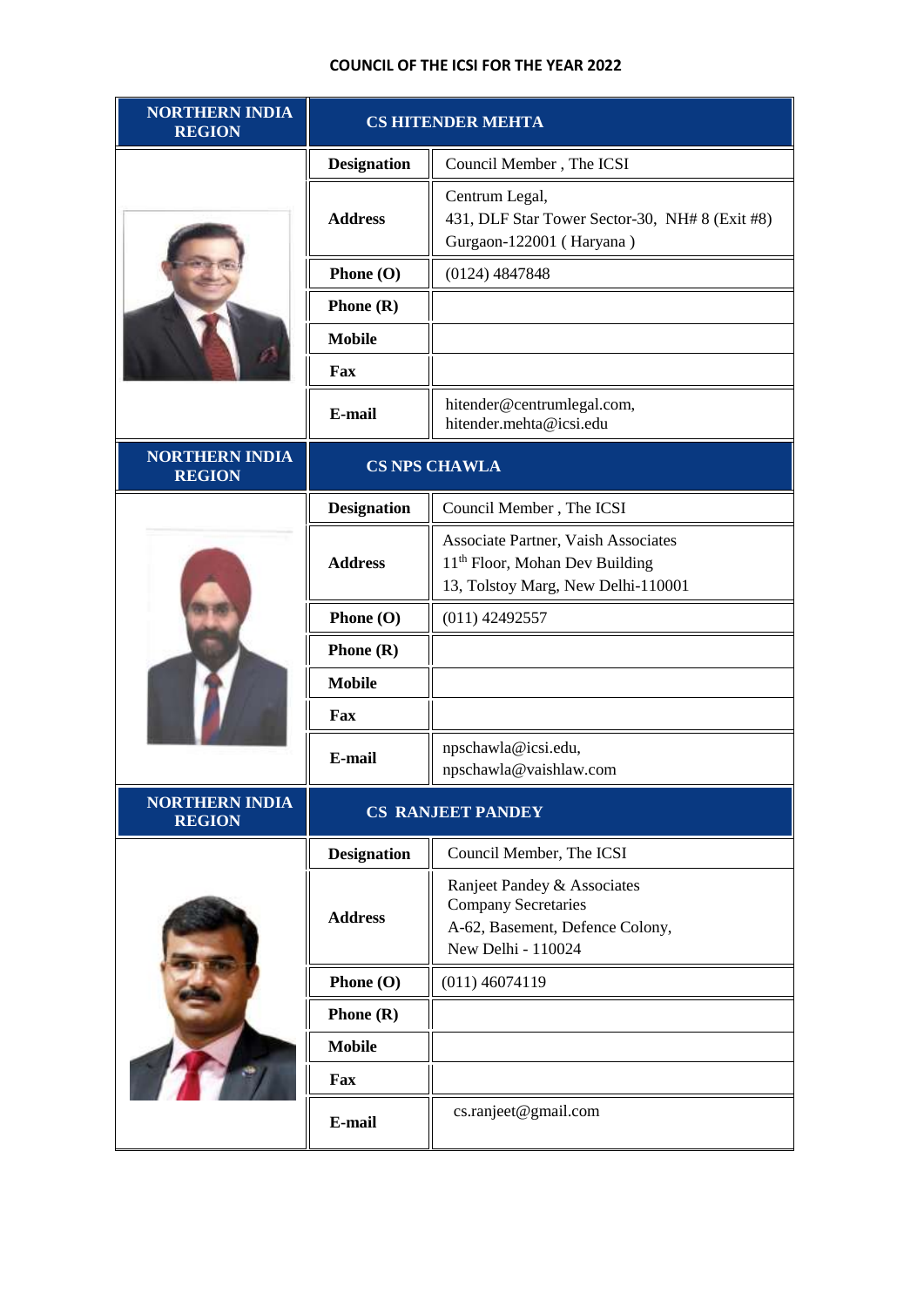| <b>NORTHERN INDIA</b><br><b>REGION</b> | <b>CS VINEET K CHAUDHARY</b>   |                                                                                                                                                                                                |
|----------------------------------------|--------------------------------|------------------------------------------------------------------------------------------------------------------------------------------------------------------------------------------------|
|                                        | <b>Designation</b>             | Council Member, The ICSI                                                                                                                                                                       |
|                                        | <b>Address</b>                 | Managing Partner,<br>VKC & Associates,<br>Company Secretaries, D-38, LGF (L/S),<br>South Extn., Part - II, New Delhi - 110049                                                                  |
|                                        | Phone $(O)$                    | $(011)$ 49121644 - 45                                                                                                                                                                          |
|                                        | Phone $(R)$                    |                                                                                                                                                                                                |
|                                        | <b>Mobile</b>                  |                                                                                                                                                                                                |
|                                        | Fax                            |                                                                                                                                                                                                |
|                                        | E-mail                         | vkc_csp@yahoo.com,<br>vineet.chaudhary@icsi.edu                                                                                                                                                |
| <b>SOUTHERN INDIA</b><br><b>REGION</b> | CS DR. AHALADA RAO VUMMENTHALA |                                                                                                                                                                                                |
|                                        | <b>Designation</b>             | Council Member, The ICSI                                                                                                                                                                       |
|                                        | <b>Address</b>                 | Ahalada Rao V & Associates<br><b>Company Secretaries</b><br>Flat No. 113, B - Block, Sri Datta Sai Commercial<br>Complex, RTC X Roads, Opp :Sapthagiri theatre,<br>Hyderabad, Telangana-500020 |
|                                        | Phone (O)                      | $(040)$ 66623101                                                                                                                                                                               |
|                                        | <b>Phone</b> $(R)$             |                                                                                                                                                                                                |
|                                        | <b>Mobile</b>                  |                                                                                                                                                                                                |
|                                        | Fax                            |                                                                                                                                                                                                |
|                                        | E-mail                         | cs.ahaladarao@gmail.com,<br>cs.ahaladarao@icsi.edu                                                                                                                                             |
| <b>SOUTHERN INDIA</b><br><b>REGION</b> | <b>CS C RAMASUBRAMANIAM</b>    |                                                                                                                                                                                                |
|                                        | <b>Designation</b>             | Council Member, The ICSI                                                                                                                                                                       |
|                                        | <b>Address</b>                 | CR & Associates<br>'Raji' SBI, 3rd Floor ' Gaiety Palace' No. 1L,<br>Blackers Road, Mount Road, Chennai - 600002                                                                               |
|                                        | Phone (O)                      | $(044)$ 28528292                                                                                                                                                                               |
|                                        | <b>Phone</b> $(R)$             |                                                                                                                                                                                                |
|                                        | <b>Mobile</b>                  |                                                                                                                                                                                                |
|                                        | Fax                            |                                                                                                                                                                                                |
|                                        | E-mail                         | c.ramasubramaniam@icsi.edu,<br>fcs.rms@gmail.com                                                                                                                                               |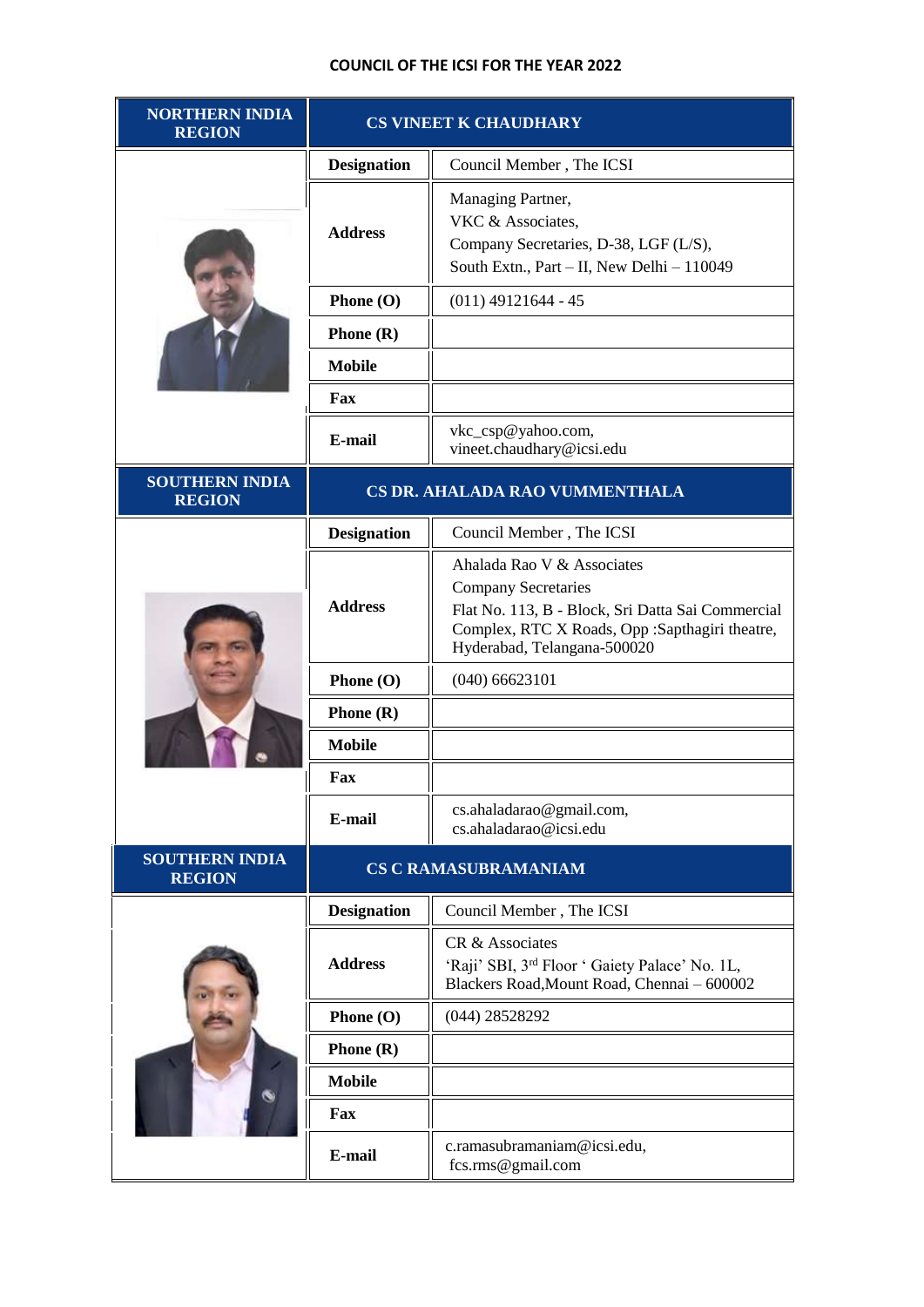| <b>WESTERN INDIA</b><br><b>REGION</b> | <b>CS ASHISH GARG</b>   |                                                                                                                                                                                                 |
|---------------------------------------|-------------------------|-------------------------------------------------------------------------------------------------------------------------------------------------------------------------------------------------|
|                                       | <b>Designation</b>      | Council Member, The ICSI                                                                                                                                                                        |
|                                       | <b>Address</b>          | <b>Practicing Company Secretary</b><br>107, Gold Arcade, Opp. Curewell Hospital,<br>3/1 New Palasia, Indore- 452 001                                                                            |
|                                       | Phone (O)               | $(0731)$ 2535841                                                                                                                                                                                |
|                                       | <b>Phone</b> $(R)$      |                                                                                                                                                                                                 |
|                                       | <b>Mobile</b>           |                                                                                                                                                                                                 |
|                                       | Fax                     |                                                                                                                                                                                                 |
|                                       | E-mail                  | ashishgargcs@gmail.com<br>ashish.garg@icsi.edu                                                                                                                                                  |
| <b>WESTERN INDIA</b><br><b>REGION</b> | <b>CS B. NARASIMHAN</b> |                                                                                                                                                                                                 |
|                                       | <b>Designation</b>      | Council Member, The ICSI                                                                                                                                                                        |
|                                       | <b>Address</b>          | 601/602 B Wing,<br>Cosmic Heights, Bhakti Park,<br>Near Imax Theatre, Wadala East,<br>Mumbai- 400037                                                                                            |
|                                       | Phone (O)               |                                                                                                                                                                                                 |
|                                       | <b>Phone</b> $(R)$      | $(022)$ 24036596                                                                                                                                                                                |
|                                       | <b>Mobile</b>           |                                                                                                                                                                                                 |
|                                       | Fax                     |                                                                                                                                                                                                 |
|                                       | E-mail                  | narasimhan.b8@gmail.com,<br>balasubramanian.narasimhan@icsi.edu                                                                                                                                 |
| <b>WESTERN INDIA</b><br><b>REGION</b> | <b>CS PRAVEEN SONI</b>  |                                                                                                                                                                                                 |
|                                       | <b>Designation</b>      | Council Member, The ICSI                                                                                                                                                                        |
|                                       | <b>Address</b>          | CMS Info systems Ltd.<br>CMS House 201 & 202, 2 <sup>nd</sup> Floor<br>ECO Star, Vishveshwar Nagar, Near Udipi Vihar<br>Hotel Off. Aarey Road, Churi Wadi,<br>Goregaon, (East), Mumbai - 400063 |
|                                       | Phone (O)               |                                                                                                                                                                                                 |
|                                       | <b>Phone</b> $(R)$      |                                                                                                                                                                                                 |
|                                       | <b>Mobile</b>           | 9420912345                                                                                                                                                                                      |
|                                       | Fax                     |                                                                                                                                                                                                 |
|                                       | E-mail                  | praveensonics@gmail.com,<br>praveen.soni@icsi.edu                                                                                                                                               |